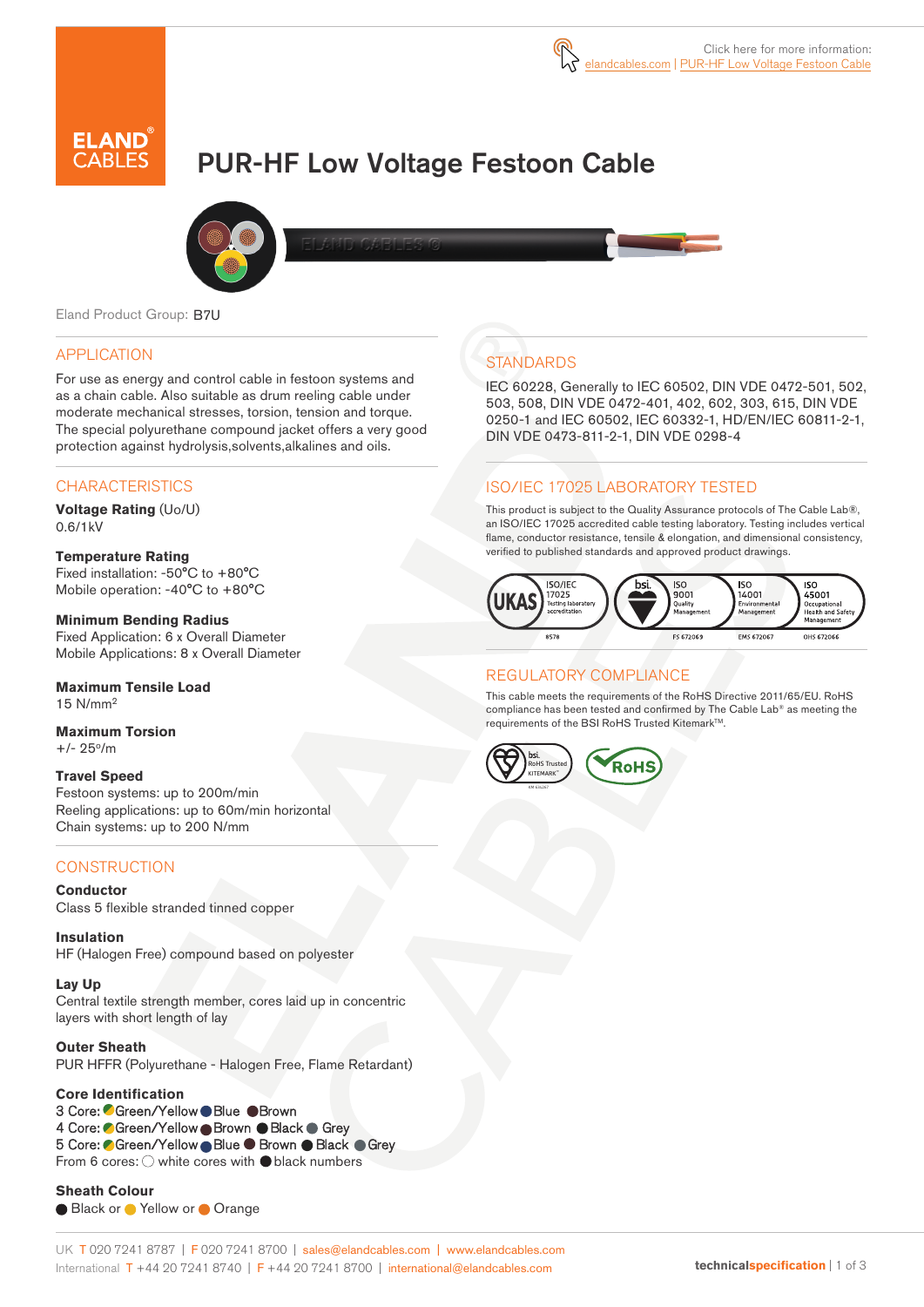## DIMENSIONS

| ELAND PART NO. | NO. OF<br>CORES | NOMINAL CROSS<br>SECTIONAL AREA<br>mm <sup>2</sup> |         | NOMINAL OVERALL<br><b>DIAMETER</b><br>mm | <b>NOMINAL</b><br><b>WEIGHT</b><br>kg/km |  |  |
|----------------|-----------------|----------------------------------------------------|---------|------------------------------------------|------------------------------------------|--|--|
|                |                 |                                                    | Minimum | Maximum                                  |                                          |  |  |
| B7U030015**    | 3               | 1.5                                                | 6.5     | 7.5                                      | 118                                      |  |  |
| B7U030025**    | 3               | 2.5                                                | 8.1     | 9.1                                      | 130                                      |  |  |
| B7U040015**    | $\overline{4}$  | 1.5                                                | 8.1     | 9.1                                      | 124                                      |  |  |
| B7U040025**    | $\overline{4}$  | 2.5                                                | 9.2     | 10.2                                     | 160                                      |  |  |
| B7U040040**    | $\overline{4}$  | $\overline{4}$                                     | 10.3    | 11.5                                     | 234                                      |  |  |
| B7U040060**    | $\overline{4}$  | 6                                                  | 12.1    | 13.2                                     | 320                                      |  |  |
| B7U04010**     | $\overline{4}$  | 10                                                 | 15.0    | 16.2                                     | 520                                      |  |  |
| B7U04016**     | $\overline{4}$  | 16                                                 | 17.7    | 18.9                                     | 750                                      |  |  |
| B7U04025**     | $\overline{4}$  | 25                                                 | 21.1    | 22.5                                     | 1160                                     |  |  |
| B7U04035**     | $\overline{4}$  | 35                                                 | 25.8    | 27.4                                     | 1660                                     |  |  |
| B7U04050**     | $\overline{4}$  | 50                                                 | 31.0    | 33.0                                     | 2400                                     |  |  |
| B7U050025**    | 5               | 2.5                                                | 9.8     | 11.0                                     | 180                                      |  |  |
| B7U050040**    | 5               | $\overline{4}$                                     | 11.6    | 12.7                                     | 280                                      |  |  |
| B7U050060**    | 5               | 6                                                  | 14.0    | 15.2                                     | 420                                      |  |  |
| B7U05010**     | 5               | 10                                                 | 16.2    | 17.5                                     | 630                                      |  |  |
| B7U05016**     | $\mathbf 5$     | 16                                                 | 19.4    | 20.6                                     | 930                                      |  |  |
| B7U05025**     | $\overline{5}$  | 25                                                 | 23.2    | 24.5                                     | 1380                                     |  |  |
| B7U070015**    | 7               | 1.5                                                | 9.0     | 10.0                                     | 220                                      |  |  |
| B7U070025**    | $\,7$           | 2.5                                                | 11.5    | 12.7                                     | 250                                      |  |  |
| B7U120015**    | 12              | 1.5                                                | 14.3    | 15.5                                     | 320                                      |  |  |
| B7U120025**    | 12              | 2.5                                                | 16.5    | 17.7                                     | 470                                      |  |  |
| B7U180015**    | 18              | 1.5                                                | 14.5    | 15.7                                     | 380                                      |  |  |
| B7U180025**    | 18              | 2.5                                                | 16.7    | 17.9                                     | 580                                      |  |  |
| B7U240015**    | 24              | 1.5                                                | 16.5    | 17.8                                     | 500                                      |  |  |
| B7U240025**    | 24              | 2.5                                                | 19.2    | 20.4                                     | 770                                      |  |  |
| B7U300015**    | 30              | 1.5                                                | 19.6    | 21.0                                     | 680                                      |  |  |
| B7U300025**    | 30              | 2.5                                                | 24.9    | 26.5                                     | 1040                                     |  |  |

## CURRENT CARRYING CAPACITY

| NOMINAL CROSS<br><b>SECTIONAL AREA</b><br>mm <sup>2</sup> | <b>LAYING ON</b><br>THE FLOOR | FREE<br>IN AIR | REELED<br>Amps |         |         |         |                |         |         |  |  |  |  |  |
|-----------------------------------------------------------|-------------------------------|----------------|----------------|---------|---------|---------|----------------|---------|---------|--|--|--|--|--|
|                                                           | Amps                          | Amps           | 1 Layer        | 2 Layer | 3 Layer | 4 Layer | 5 Layer        | 6 Layer | 7 Layer |  |  |  |  |  |
| 1.5                                                       | 24                            | 25             | 19             | 15      | 12      | 10      | $\overline{9}$ | 6       | 5       |  |  |  |  |  |
| 2.5                                                       | 30                            | 32             | 24             | 18      | 15      | 13      | 11             | 8       | 7       |  |  |  |  |  |
| $\overline{4}$                                            | 41                            | 43             | 33             | 25      | 20      | 17      | 16             | 11      | 9       |  |  |  |  |  |
| 6                                                         | 53                            | 56             | 42             | 32      | 26      | 22      | 20             | 14      | 12      |  |  |  |  |  |
| 10                                                        | 74                            | 78             | 59             | 45      | 36      | 31      | 28             | 20      | 16      |  |  |  |  |  |
| 16                                                        | 99                            | 104            | 79             | 60      | 49      | 42      | 38             | 27      | 22      |  |  |  |  |  |
| 25                                                        | 131                           | 138            | 105            | 80      | 64      | 55      | 50             | 35      | 29      |  |  |  |  |  |
| 35                                                        | 162                           | 170            | 130            | 99      | 79      | 68      | 62             | 44      | 36      |  |  |  |  |  |
| 50                                                        | 202                           | 212            | 162            | 123     | 99      | 85      | 77             | 55      | 44      |  |  |  |  |  |
| 70                                                        | 250                           | 263            | 200            | 153     | 123     | 105     | 95             | 68      | 55      |  |  |  |  |  |
| 95                                                        | 301                           | 316            | 241            | 184     | 147     | 126     | 114            | 81      | 66      |  |  |  |  |  |